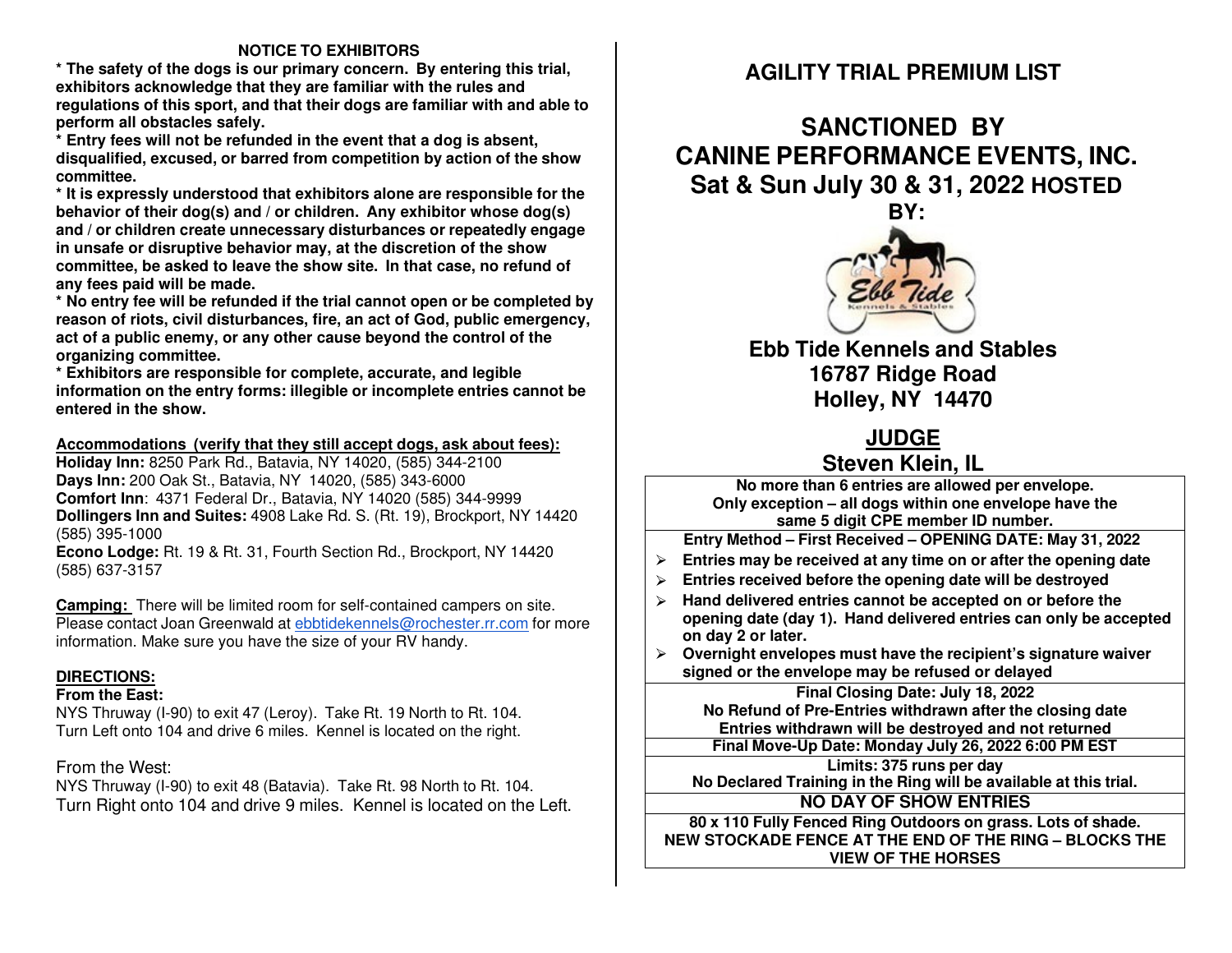| <b>Trial Chairperson</b>                                                                                                                                                                                                                                                                                                                                                                                                                                                                                                                                                                                                                                                                                                                                                                                                                                                                                                                                                                                                                                                                                                                                                                                                                                                                                                                                                                                                                                                                                                                                                     | <b>Trial Secretary</b>                                                                                                                                                         |                                                                                                                                                                                          |                                                                                                                                                                                                                                                                    |  |                    |  |  |  | We are looking for volunteers to help at our trial. If you are able to help out,                                                                              |
|------------------------------------------------------------------------------------------------------------------------------------------------------------------------------------------------------------------------------------------------------------------------------------------------------------------------------------------------------------------------------------------------------------------------------------------------------------------------------------------------------------------------------------------------------------------------------------------------------------------------------------------------------------------------------------------------------------------------------------------------------------------------------------------------------------------------------------------------------------------------------------------------------------------------------------------------------------------------------------------------------------------------------------------------------------------------------------------------------------------------------------------------------------------------------------------------------------------------------------------------------------------------------------------------------------------------------------------------------------------------------------------------------------------------------------------------------------------------------------------------------------------------------------------------------------------------------|--------------------------------------------------------------------------------------------------------------------------------------------------------------------------------|------------------------------------------------------------------------------------------------------------------------------------------------------------------------------------------|--------------------------------------------------------------------------------------------------------------------------------------------------------------------------------------------------------------------------------------------------------------------|--|--------------------|--|--|--|---------------------------------------------------------------------------------------------------------------------------------------------------------------|
| Kathy Napier                                                                                                                                                                                                                                                                                                                                                                                                                                                                                                                                                                                                                                                                                                                                                                                                                                                                                                                                                                                                                                                                                                                                                                                                                                                                                                                                                                                                                                                                                                                                                                 | Joan Greenwald                                                                                                                                                                 |                                                                                                                                                                                          |                                                                                                                                                                                                                                                                    |  |                    |  |  |  | please fill out the form below and return it with your entry. Lunch & raffle will                                                                             |
| aprilekodi@yahoo.com                                                                                                                                                                                                                                                                                                                                                                                                                                                                                                                                                                                                                                                                                                                                                                                                                                                                                                                                                                                                                                                                                                                                                                                                                                                                                                                                                                                                                                                                                                                                                         | dmichelle50@hotmail.com<br>(585) 638-5042                                                                                                                                      |                                                                                                                                                                                          | be provided for workers.                                                                                                                                                                                                                                           |  |                    |  |  |  |                                                                                                                                                               |
| (585) 613-5502                                                                                                                                                                                                                                                                                                                                                                                                                                                                                                                                                                                                                                                                                                                                                                                                                                                                                                                                                                                                                                                                                                                                                                                                                                                                                                                                                                                                                                                                                                                                                               |                                                                                                                                                                                |                                                                                                                                                                                          |                                                                                                                                                                                                                                                                    |  |                    |  |  |  |                                                                                                                                                               |
|                                                                                                                                                                                                                                                                                                                                                                                                                                                                                                                                                                                                                                                                                                                                                                                                                                                                                                                                                                                                                                                                                                                                                                                                                                                                                                                                                                                                                                                                                                                                                                              | Committee Members: Marcia Messina, Paige Heidt                                                                                                                                 |                                                                                                                                                                                          |                                                                                                                                                                                                                                                                    |  |                    |  |  |  |                                                                                                                                                               |
|                                                                                                                                                                                                                                                                                                                                                                                                                                                                                                                                                                                                                                                                                                                                                                                                                                                                                                                                                                                                                                                                                                                                                                                                                                                                                                                                                                                                                                                                                                                                                                              |                                                                                                                                                                                |                                                                                                                                                                                          |                                                                                                                                                                                                                                                                    |  |                    |  |  |  |                                                                                                                                                               |
| The following order is the scheduled order for the trial to be run. If the order<br>posted in the confirmation letter sent to pre-entered exhibitors at least 7 days<br>an extreme reason and must be agreed upon by the host club and judge(s).                                                                                                                                                                                                                                                                                                                                                                                                                                                                                                                                                                                                                                                                                                                                                                                                                                                                                                                                                                                                                                                                                                                                                                                                                                                                                                                             | needs to be changed for the trial due to extreme pre-trial circumstances, it will be<br>before the first trial day. The order will only be changed at the trial in the case of |                                                                                                                                                                                          | I would like to help with: □ Friday Set-up                                                                                                                                                                                                                         |  |                    |  |  |  | □ Sunday Clean-up                                                                                                                                             |
| Saturday<br>July 30, 2022                                                                                                                                                                                                                                                                                                                                                                                                                                                                                                                                                                                                                                                                                                                                                                                                                                                                                                                                                                                                                                                                                                                                                                                                                                                                                                                                                                                                                                                                                                                                                    | Sunday<br>July 31, 2022                                                                                                                                                        | I can do the following (mark all that you like to do):<br><b>Saturday Satural Satural Satural Satural Satural Satural Satural Satura Satura Satura Satura Satura Satura Sa</b><br>Sunday |                                                                                                                                                                                                                                                                    |  |                    |  |  |  |                                                                                                                                                               |
|                                                                                                                                                                                                                                                                                                                                                                                                                                                                                                                                                                                                                                                                                                                                                                                                                                                                                                                                                                                                                                                                                                                                                                                                                                                                                                                                                                                                                                                                                                                                                                              | FullHouse                                                                                                                                                                      |                                                                                                                                                                                          | □ Bar Setting                                                                                                                                                                                                                                                      |  | $\Box$ Bar Setting |  |  |  |                                                                                                                                                               |
| Jackpot<br>Standard                                                                                                                                                                                                                                                                                                                                                                                                                                                                                                                                                                                                                                                                                                                                                                                                                                                                                                                                                                                                                                                                                                                                                                                                                                                                                                                                                                                                                                                                                                                                                          | Standard                                                                                                                                                                       |                                                                                                                                                                                          | □ Scribing                                                                                                                                                                                                                                                         |  | $\Box$ Scribing    |  |  |  |                                                                                                                                                               |
| Colors                                                                                                                                                                                                                                                                                                                                                                                                                                                                                                                                                                                                                                                                                                                                                                                                                                                                                                                                                                                                                                                                                                                                                                                                                                                                                                                                                                                                                                                                                                                                                                       | Colors                                                                                                                                                                         | $\Box$ Timing                                                                                                                                                                            |                                                                                                                                                                                                                                                                    |  | $\Box$ Timing      |  |  |  |                                                                                                                                                               |
| Wildcard                                                                                                                                                                                                                                                                                                                                                                                                                                                                                                                                                                                                                                                                                                                                                                                                                                                                                                                                                                                                                                                                                                                                                                                                                                                                                                                                                                                                                                                                                                                                                                     | Snooker                                                                                                                                                                        |                                                                                                                                                                                          | □ Course Builder                                                                                                                                                                                                                                                   |  | □ Course Builder   |  |  |  |                                                                                                                                                               |
| Jumpers                                                                                                                                                                                                                                                                                                                                                                                                                                                                                                                                                                                                                                                                                                                                                                                                                                                                                                                                                                                                                                                                                                                                                                                                                                                                                                                                                                                                                                                                                                                                                                      | Wildcard                                                                                                                                                                       |                                                                                                                                                                                          | □ Sheet Runner                                                                                                                                                                                                                                                     |  | □ Sheet Runner     |  |  |  |                                                                                                                                                               |
| MEASURING & CHECK-IN: Sat & Sun: 6:30 - 7:15 AM                                                                                                                                                                                                                                                                                                                                                                                                                                                                                                                                                                                                                                                                                                                                                                                                                                                                                                                                                                                                                                                                                                                                                                                                                                                                                                                                                                                                                                                                                                                              |                                                                                                                                                                                |                                                                                                                                                                                          | □ Gate Steward                                                                                                                                                                                                                                                     |  | □ Gate Steward     |  |  |  |                                                                                                                                                               |
| See the forms page at www.k9cpe.com for a membership form.<br>See "Registering with CPE" in the online rulebook for registration questions.                                                                                                                                                                                                                                                                                                                                                                                                                                                                                                                                                                                                                                                                                                                                                                                                                                                                                                                                                                                                                                                                                                                                                                                                                                                                                                                                                                                                                                  |                                                                                                                                                                                |                                                                                                                                                                                          | □ Leash Runner                                                                                                                                                                                                                                                     |  | □ Leash Runner     |  |  |  |                                                                                                                                                               |
| THERE WILL BE NO MEASURING OF DOGS AFTER JUDGE'S BRIEFING BEGINS EACH<br>DAY - ALL DOGS WITHOUT A PERMANENT CARD MUST BE MEASURED BEFORE THE<br>JUDGES BRIEFING TO SHOW THAT DAY - THERE WILL BE NO EXCEPTIONS<br>PRIZES & AWARDS: Placement rosettes or ribbons will be awarded for 1st through 4th<br>are not eligible for any ribbons. Qualifying ribbons will be awarded to all dogs receiving a<br>qualifying score, and Jr Handlers in Standard. There will be title and championship<br>rosettes. Perfect Weekend ribbons for dogs who qualify in all classes, both days. Perfect<br>Day ribbons for dogs entered for ONE day only and qualifies in all 5 classes with clean<br>runs. Please email Marcia @ mmessina4@rochester.rr.com if you anticipate finishing a<br>C-ATCH or special title so we can be prepared to celebrate with you!<br>EXERCISE YOUR DOG RESPONSIBLY! PLEASE PICK UP AFTER YOUR DOG AT THE SHOW SITE<br>AND HOTELS! ALL DOGS MUST BE ON LEASH EXCEPT WHEN IN THE RING OR WARM UP AREA.<br>PLEASE DO NOT LET THE DOGS VISIT THE HORSES.<br><b>OBSTACLES:</b> The following obstacles may be used. Obstacle specifications<br>shall meet the current CPE obstacle requirements<br>Aframe - 9' sides, rubber granules, slats<br>Dog Walk-8' planks, rubber granules, slatless<br>Teeter-12' plank, rubber granules, slatless<br>Weave poles $-24$ " poles - center to center<br>Jumps: Bar, Spread, Panel<br>Open Tunnels<br>Pause Table - games only, rubber granules<br>Trials run smoother with your help! © Please send this form with your |                                                                                                                                                                                | you how!<br>Colors<br>Wildcard<br>Snooker<br>Jackpot                                                                                                                                     | O<br>Level 1 /2 3 4/5/C / 4 8 12 16 20 24<br>Level 1 /2 3 4/5/C / 4 8 12 16 20 24<br>Level 1 /2 3 4/5/C / 4 8 12 16 20 24<br>Level 1 /2 3 4/5/C / 4 8 12 16 20 24<br>FullHouse Level 1/2 3 4/5/C / 4 8 12 16 20 24<br>Jumpers Level 1 /2 3 4/5/C / 4 8 12 16 20 24 |  |                    |  |  |  | Don't worry if you don't know how to do a job! They are easy and we can show<br>My Dog(s) are entered in (classes), at these heights (circle all that apply): |
| entry!                                                                                                                                                                                                                                                                                                                                                                                                                                                                                                                                                                                                                                                                                                                                                                                                                                                                                                                                                                                                                                                                                                                                                                                                                                                                                                                                                                                                                                                                                                                                                                       |                                                                                                                                                                                |                                                                                                                                                                                          |                                                                                                                                                                                                                                                                    |  |                    |  |  |  |                                                                                                                                                               |
|                                                                                                                                                                                                                                                                                                                                                                                                                                                                                                                                                                                                                                                                                                                                                                                                                                                                                                                                                                                                                                                                                                                                                                                                                                                                                                                                                                                                                                                                                                                                                                              |                                                                                                                                                                                |                                                                                                                                                                                          |                                                                                                                                                                                                                                                                    |  |                    |  |  |  |                                                                                                                                                               |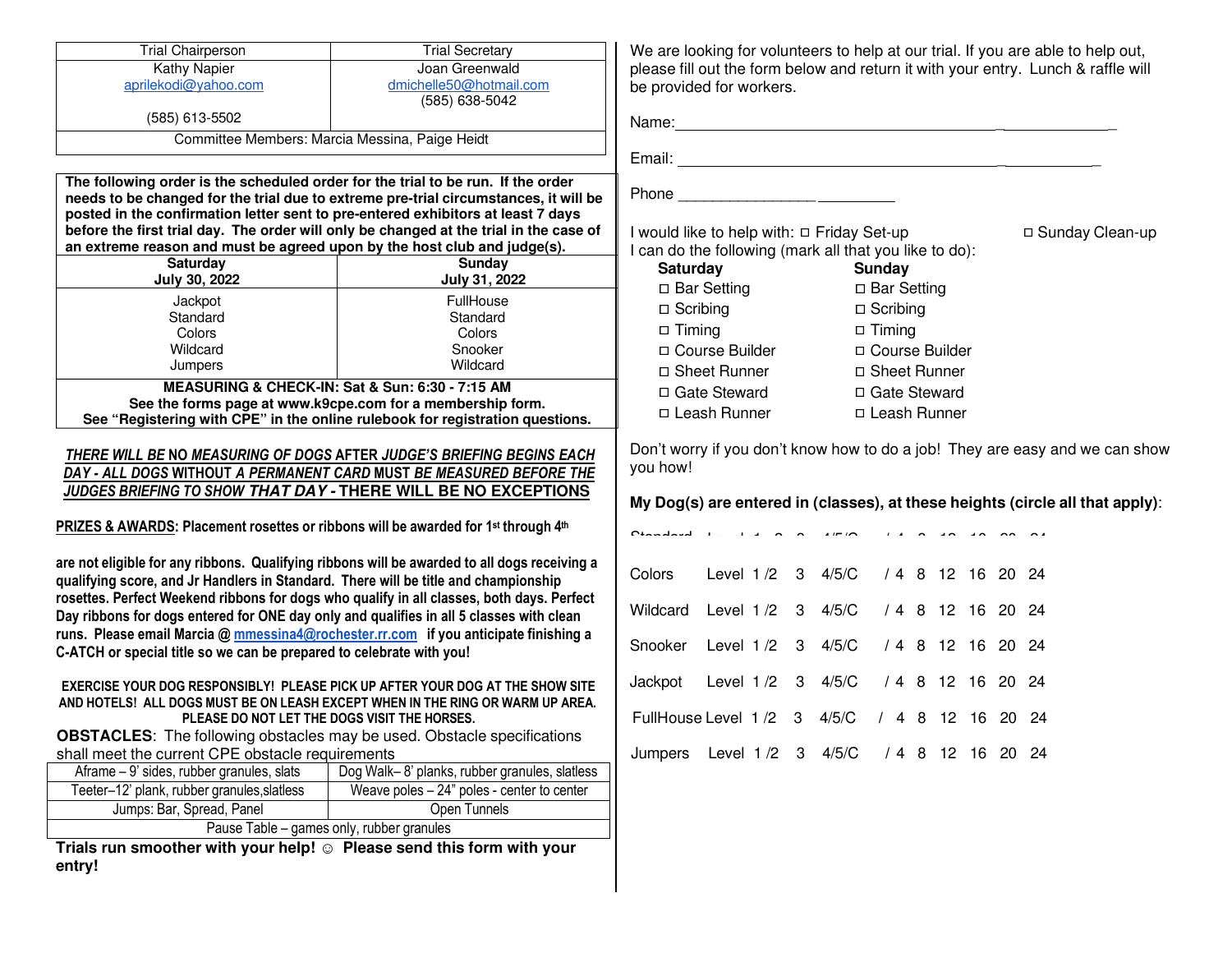**CPE trial rules – shortened version: see the online rulebook at www.k9cpe.com for registration info, "Registering with CPE" and further info on height categories and rules.** 

**Jump Heights** – no dog will jump lower than 4"

 P-Card = Permanent Card: the lowest allowable Regular height a dog may jump in CPE.

| <b>Measurement</b>    | <b>Regular (P-</b><br>card or<br>higher) | <b>Veterans</b> | <b>Enthusiast</b> | <b>Specialist</b> |
|-----------------------|------------------------------------------|-----------------|-------------------|-------------------|
| 8" or less            | 4"                                       | 4"              | Δ"                | 4"                |
| over 8", 12" or less  | 8"                                       | 4"              | 4"                | 4"                |
| over 12", 16" or less | 12"                                      | ጸ"              | ጸ"                | 4"                |
| over 16", 20" or less | 16"                                      | 12"             | 12"               | 8"                |
| over 20", 24" or less | 20"                                      | 16"             | 16"               | 12"               |
| over 24"              | 24"                                      | 20"             | 20"               | 16"               |

General CPE rules for entries/show site:

- $\triangleright$ Dogs must be at least 15 months or older the first day of the trial
- $\triangleright$  Blind (both eyes), lame, in season or aggressive dogs may not enter the show. The Club may choose to exclude any of the above from the site.
- $\triangleright$  Dogs must be registered with CPE prior to the closing date of the trial, or by<br>the trial date for Day Of Show ontries. Begistration forms are on the Forms  $\triangleright$ the trial date for Day Of Show entries. Registration forms are on the Forms page: www.k9cpe.com. Forms MUST be mailed to CPE and are processed 2-3 times per week. CPE ID numbers are emailed to legible email addresses. Registrations can only be processed from mailed forms.
- $\triangleright$  Dogs must be able to be measured at their first show. If a dog cannot be measured, the dog cannot run and no refund will be issued. Dogs within ½" of a jump height require at least one more measurement. When dogs reach their second birthday, a measurement is required. All dogs must be measured at their first trial regardless of jump height.
- ► Only CPE Judges can measure dogs.<br>
Flastrenis shark sellers are not allows
- $\blacktriangleright$ Electronic shock collars are not allowed at ANY CPE trial – training or bark.
- $\blacktriangleright$  Handlers in all classes are permitted to walk the course, without a dog, prior to the start of the class. A warm-up jump shall be provided for all entered dogs. No relieving of dogs in the warm-up area.

## **Dogs in the ring, leashes, exiting the ring**

- $\triangleright$  Dogs shall run without anything attached to its body. This is for the safety of the dog. This includes not stighted wraps or any other item. The only the dog. This includes no: stitches, wraps or any other item. The only exception is a small barrette or rubber band to keep hair out of a dog's eyes.
- $\geq$  Leashes may not have anything (other than name/license tags) attached to them when used in the ring them when used in the ring.
- $\triangleright$  Dogs may enter the ring on a collar, quick release harness or head halti/leader.<br>If prong collars are allowed per the show site, they may not be used to take a If prong collars are allowed per the show site, they may not be used to take a dog into the ring.
- $\blacktriangleright$  Handlers may carry their leash with them on the course – if done so, the leash must be out of sight or clipped around the shoulders or waist.
- $\triangleright$  Dogs must be under the handler's control when leaving the ring or the judge may enter the run as No Time - NT.

### **Training a dog in the ring during a run**

 There is no training in the ring at a CPE agility trial. First offense will result in an excusal from the run. Further offenses will result in additional excusals for the day/weekend per the judge's discretion. This is for the safety of the dog. The following items are not considered training in the ring (also see FEO):

- $\geq$  Dog grabbing it's leash at the end of a run (if the run has not yet ended, the dog would receive an NT) dog would receive an NT)
- $\triangleright$  Asking the dog once for a sit or down on the table in the point games (asking more than once will be a delay of finish  $\overline{5}$  faults/points) more than once will be a delay of finish, 5 faults/points)

The following items are considered training in the ring:

- $\triangleright$ Violating the 4 paw safety rule (directing the dog back onto the contact)
- $\triangleright$  Start line stay – leaving the dog and going back again to reposition the dog after the handler passes the plane of the first obstacle (before the handler leaves the dog, repositioning or repeated commands can be a delay of start)
- $\blacktriangleright$ Putting the dog back on the table in the point games

### **While running on course**

- $\blacktriangleright$ The handler will direct the dog through the course without a collar or lead.
- $\triangleright$  Food, toys, training devices (includes fanny packs and leash attachments) are not allowed within 10' feet of the ring. Clickers, training whistles and squeaky toys are not to be used within distraction distance of the ring.
- $\blacktriangleright$  The handler may not carry anything that could aid the dog in its performance. Exclusion: Handicapped/Differently Abled Handlers using a cane, scooter, wheelchair, etc., to enable their progression around the course.

 The handler may use any verbal or visual commands to direct the dog through the course. The Judge may assess a 5 fault penalty to elimination for any command that is not given in a sportsmanlike manner. Faults can be, but are not limited to: foul or abusive language, display of anger, extreme frustration or excessive harshness. If the fault is severe enough, the Judge has the right to excuse the exhibitor from the ring and / or the remainder of the trial. If excused from the trial, a report would be filed with CPE. See Faults, Eliminations and Excusals in the rulebook.

 **Questions?** See the rules page on the website, www.k9cpe.com or your printed rulebook. If you have further questions, email  $\text{CPE} - \text{linda@cpe.dog}$ .

## **Run Safe, Have Fun, Run Fast, Run Clean!**